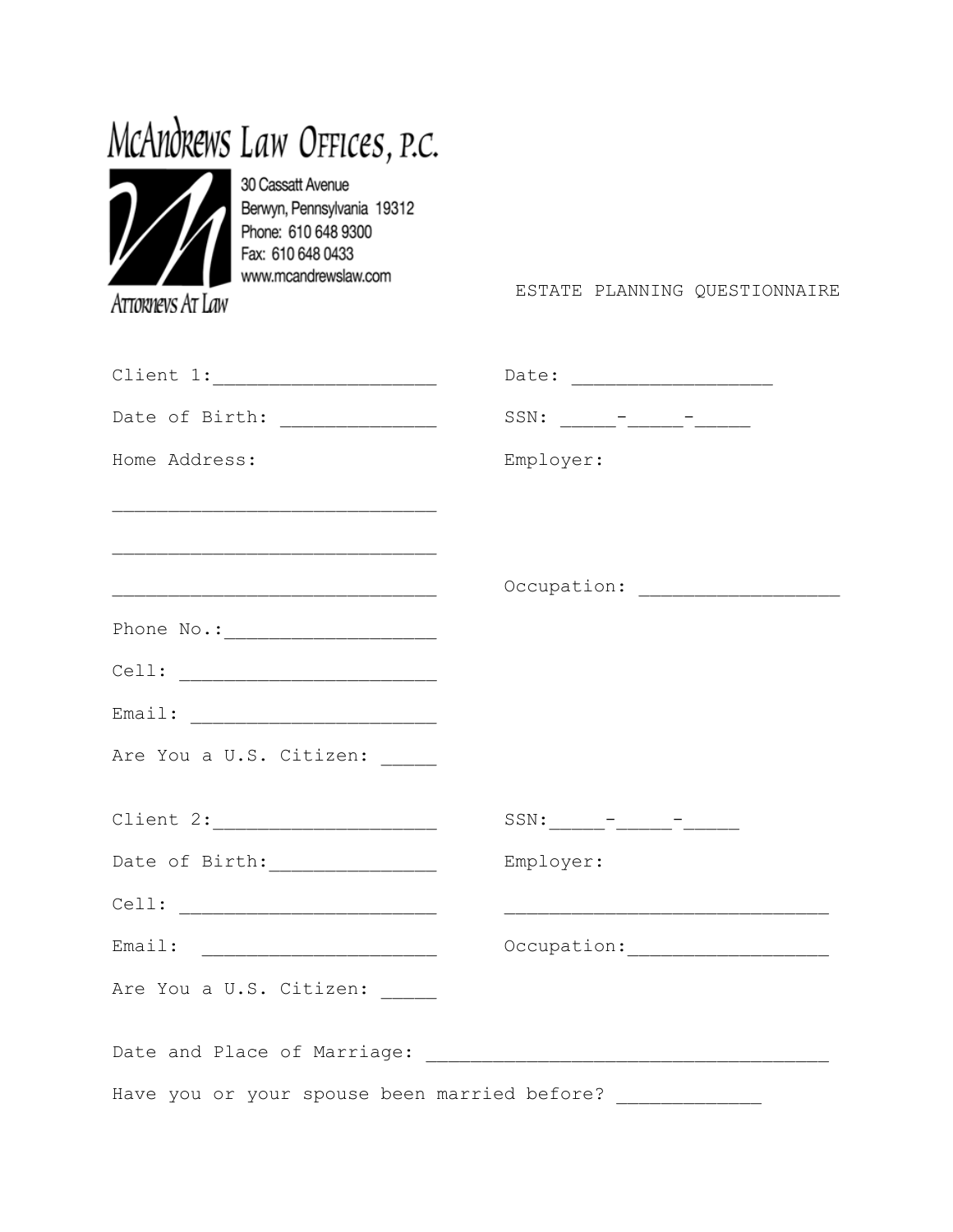Do you have current Pre- or Postnuptial Agreements, Wills, Trusts, or Powers of Attorney? \_\_\_\_\_ (If yes, please provide copies and name of prior attorney).

Referred by: \_\_\_\_\_\_\_\_\_\_\_\_\_\_\_\_\_\_\_\_\_\_\_\_\_\_\_\_\_

Children and Other Dependents:

| Name  | Relationship Date of Birth Disability? | Physical<br>or Mental |
|-------|----------------------------------------|-----------------------|
| $1$ . |                                        |                       |
| 2.    |                                        |                       |
| 3.    |                                        |                       |
| 4.    |                                        |                       |

If any children or dependents are mentally or physically challenged, please attach a medical/psychological report or other description.

### Life Insurance:

| Type | Death Benefit Insured* Owner* Beneficiary |                      |  |
|------|-------------------------------------------|----------------------|--|
|      |                                           |                      |  |
|      |                                           |                      |  |
|      |                                           |                      |  |
|      |                                           |                      |  |
|      | $\star$ C1 = Client 1 $C2$ = Client 2     | $O = Other$<br>Name: |  |

Name of Executor/Executrix:

Address:

Name of Alternate Executor/Executrix:

Address: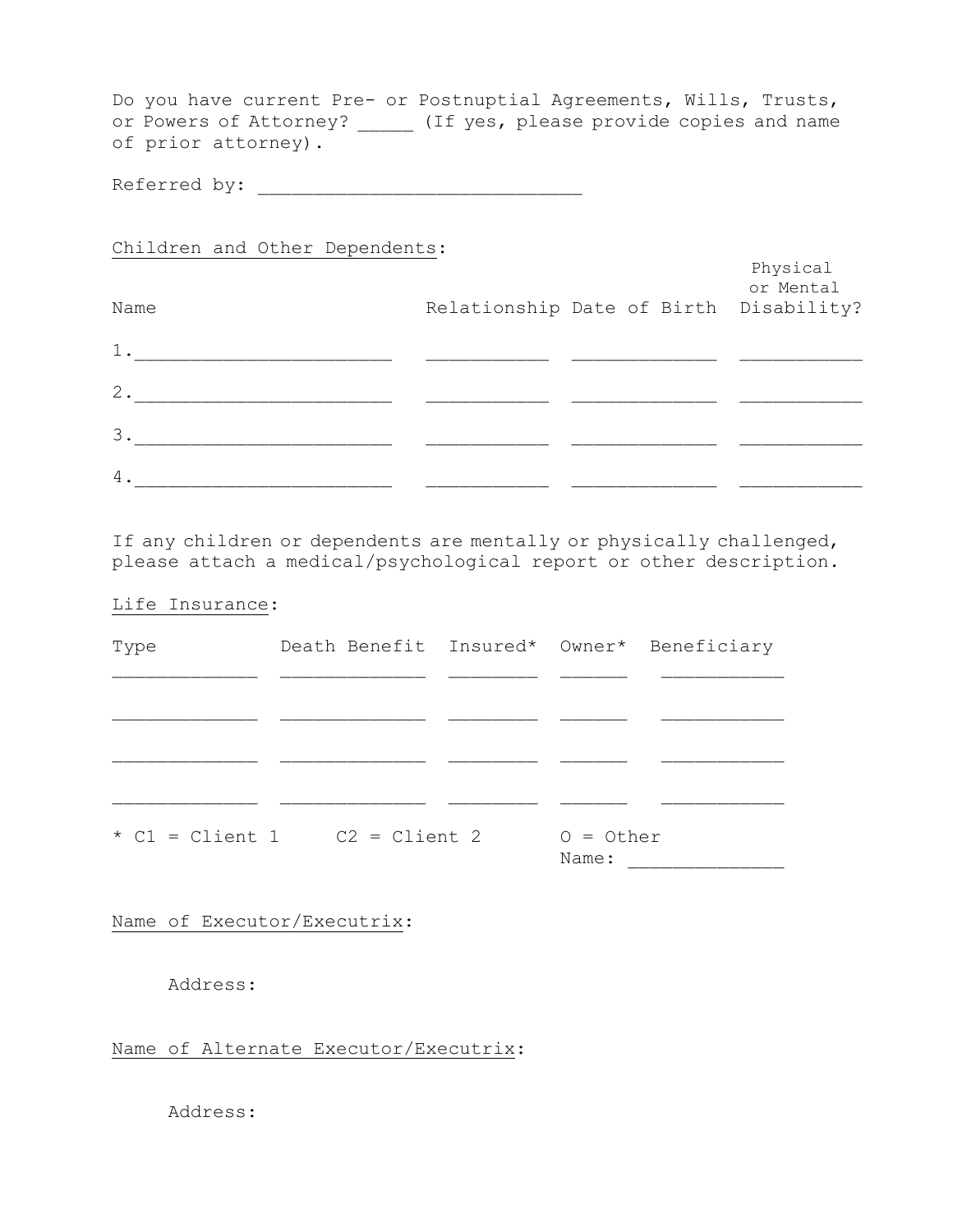Name of Guardian(s) of Any Minor (under age 18) Children:

Address:

Client 1: Power of Attorney (please name):

Agent: Name, address and relationship to you (person appointed to act on your behalf for medical and financial matters):

Name of *Successor* Agent (person appointed to *replace* named Agent above, if Agent is not able or willing to act on your behalf):

Client 2: Power of Attorney (please name):

Agent: Name, address and relationship to you (person appointed to act on your behalf for medical and financial matters):

Name of *Successor* Agent (person appointed to *replace* named Agent above, if Agent is not able or willing to act on your behalf):

#### ASSETS

Indicate approximate values in appropriate columns

| Property Description                                                                              | Joint | Client 1 | Client 2 |
|---------------------------------------------------------------------------------------------------|-------|----------|----------|
| Personal and household<br>articles (generally assumed<br>to be joint property)                    |       |          |          |
| Valuable collections,<br>art, jewelry, antiques<br>(include all items covered by insurance/rider) |       |          |          |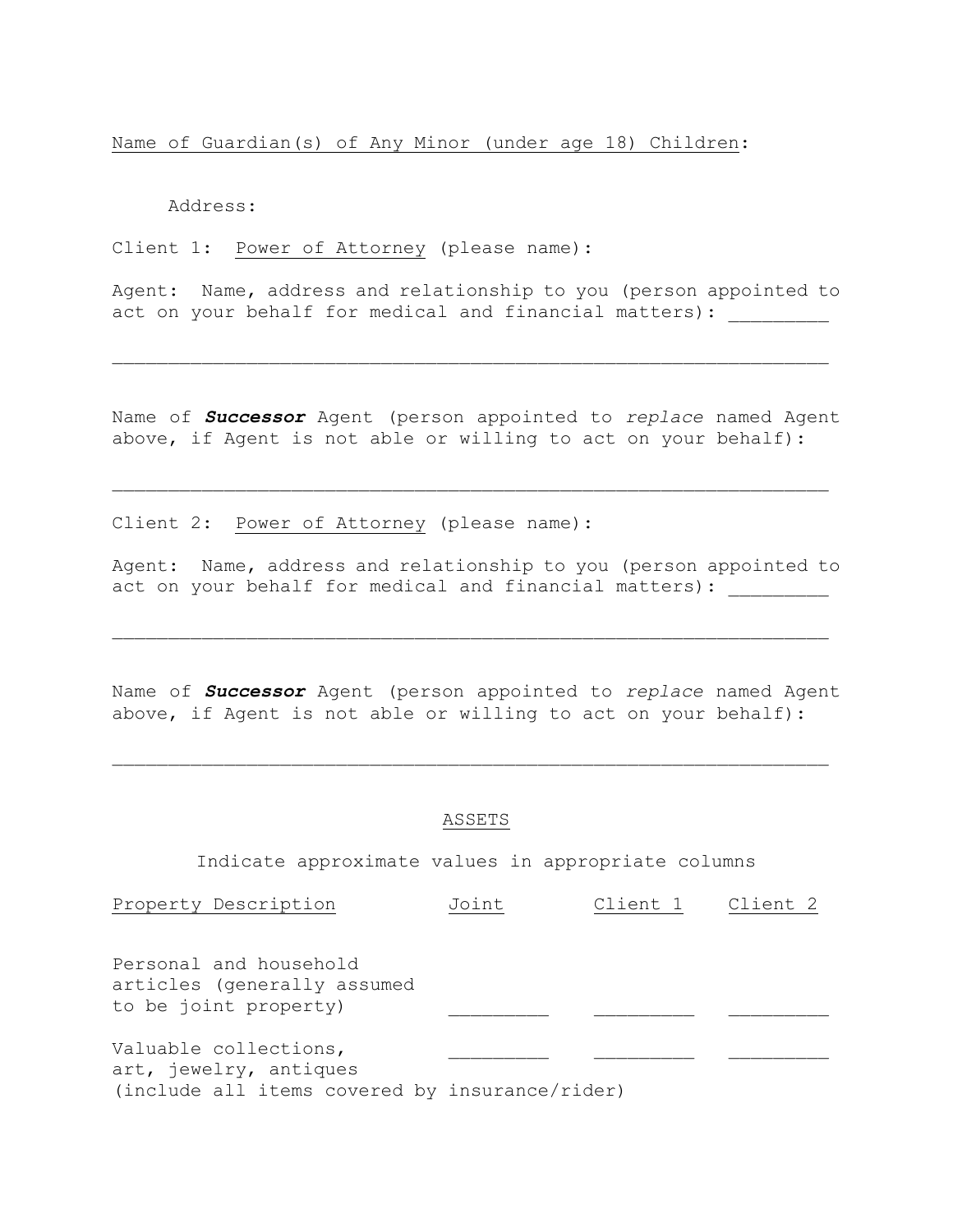| Automobiles                                          |  |  |
|------------------------------------------------------|--|--|
| Checking or savings accounts                         |  |  |
| Money market or savings<br>certificates              |  |  |
| Stocks and bonds                                     |  |  |
| Business interest<br>(please describe)               |  |  |
| Home (net of mortgage)                               |  |  |
| Other real estate<br>(with location)                 |  |  |
| Pension or Profit-sharing<br>Identify beneficiaries: |  |  |
| IRAs<br>Identify beneficiaries:                      |  |  |
| Other Retirement Plan<br>Identify beneficiaries:     |  |  |
| Other Assets                                         |  |  |

## Debts or Liabilities

Please list any significant debts or other financial liabilities e.g. mortgages, loans, etc.)

## Disposition of Estate

Please provide a general description of the disposition of your property which you (and your spouse, if applicable) desire upon your death(s).